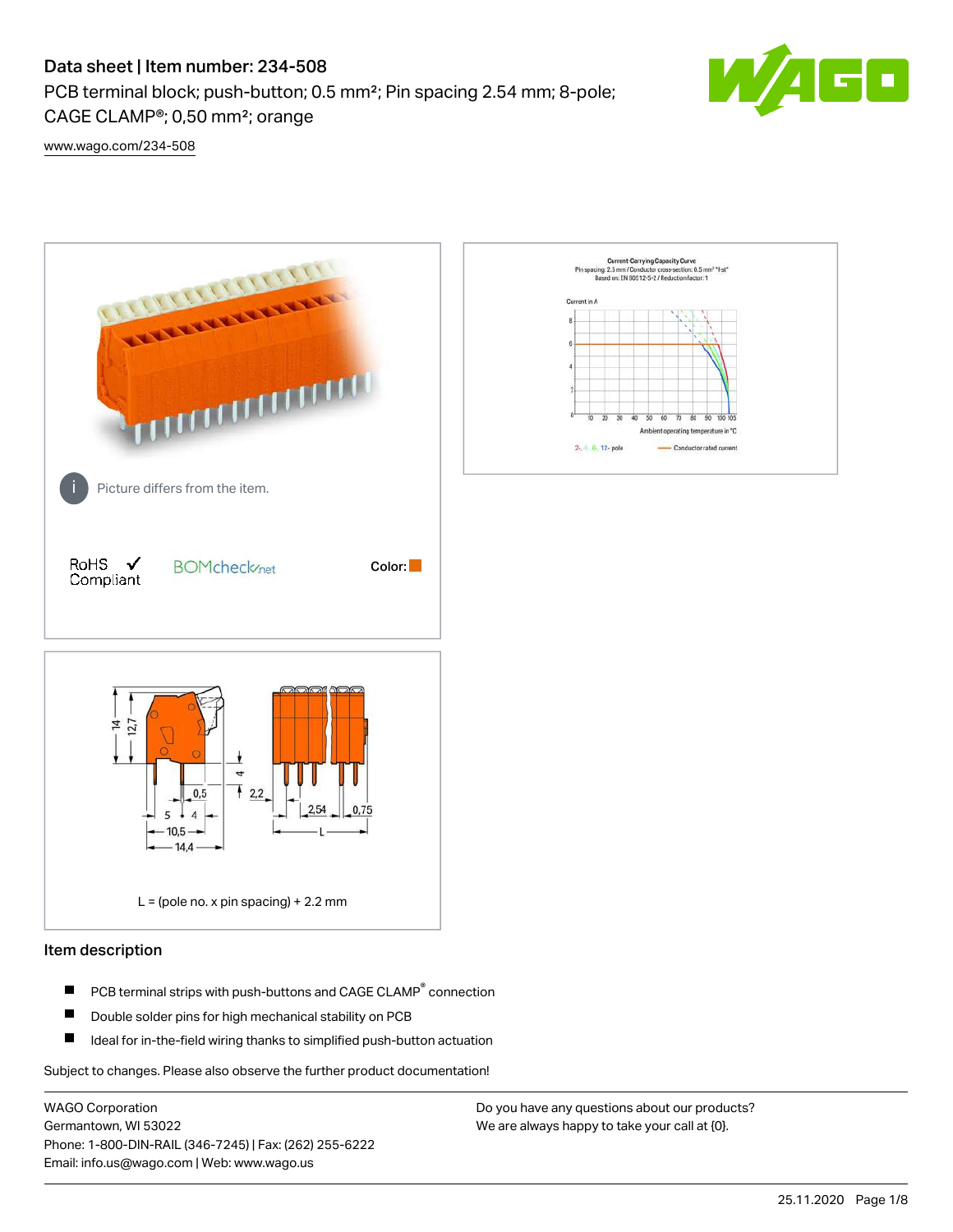

**Convenient, tool-free operation** 

# Data

Electrical data

# Ratings per IEC/EN 60664-1

| Ratings per                 | IEC/EN 60664-1                                                        |
|-----------------------------|-----------------------------------------------------------------------|
| Rated voltage (III / 3)     | 63 V                                                                  |
| Rated surge voltage (III/3) | $2.5$ kV                                                              |
| Rated voltage (III/2)       | 160 V                                                                 |
| Rated surge voltage (III/2) | $2.5$ kV                                                              |
| Nominal voltage (II/2)      | 320 V                                                                 |
| Rated surge voltage (II/2)  | $2.5$ kV                                                              |
| Rated current               | 6A                                                                    |
| Legend (ratings)            | $(III / 2)$ $\triangle$ Overvoltage category III / Pollution degree 2 |

# Ratings per UL 1059

| Approvals per                  | UL 1059 |
|--------------------------------|---------|
| Rated voltage UL (Use Group B) | 150 V   |
| Rated current UL (Use Group B) |         |

# Ratings per CSA

| Approvals per                   | CSA   |
|---------------------------------|-------|
| Rated voltage CSA (Use Group B) | 150 V |
| Rated current CSA (Use Group B) |       |

# Connection data

| Connection technology                             | CAGE CLAMP                             |
|---------------------------------------------------|----------------------------------------|
| Actuation type                                    | Push-button                            |
| Solid conductor                                   | $0.080.5$ mm <sup>2</sup> / 28  20 AWG |
| Fine-stranded conductor                           | $0.080.5$ mm <sup>2</sup> / 28  20 AWG |
| Fine-stranded conductor; with insulated ferrule   | $0.25 \text{ mm}^2$                    |
| Fine-stranded conductor; with uninsulated ferrule | $0.25 \text{ mm}^2$                    |
| Strip length                                      | $56$ mm $/ 0.20.24$ inch               |
| Conductor connection direction to PCB             | 90°                                    |
| Pole No.                                          | 8                                      |

Subject to changes. Please also observe the further product documentation!

| WAGO Corporation                                       | Do you have any questions about our products? |
|--------------------------------------------------------|-----------------------------------------------|
| Germantown. WI 53022                                   | We are always happy to take your call at {0}. |
| Phone: 1-800-DIN-RAIL (346-7245)   Fax: (262) 255-6222 |                                               |
| Email: info.us@wago.com   Web: www.wago.us             |                                               |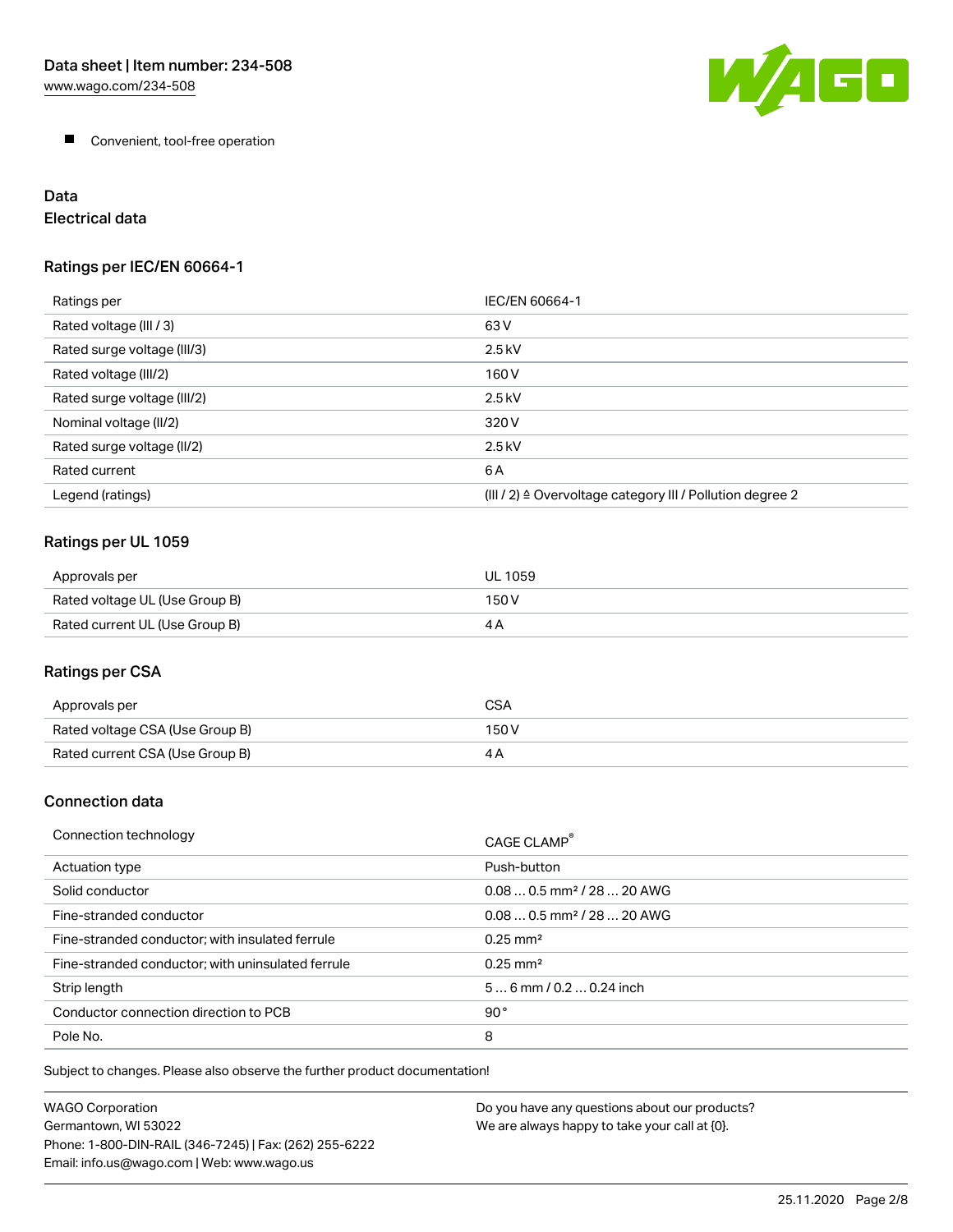# Data sheet | Item number: 234-508

[www.wago.com/234-508](http://www.wago.com/234-508)



| Total number of connection points |  |
|-----------------------------------|--|
| Total number of potentials        |  |
| Number of connection types        |  |
| Number of levels                  |  |

# Physical data

| Pin spacing                          | $2.54 \, \text{mm}$ / 0.1 inch |
|--------------------------------------|--------------------------------|
| Width                                | 22.52 mm / 0.887 inch          |
| Height                               | 18 mm / 0.709 inch             |
| Height from the surface              | 14 mm / 0.551 inch             |
| Depth                                | 14.4 mm / 0.567 inch           |
| Solder pin length                    | 4 mm                           |
| Solder pin dimensions                | $0.5 \times 0.75$ mm           |
| Drilled hole diameter with tolerance | $11^{(+0.1)}$ mm               |

# PCB contact

| PCB contact                         | THT                                      |
|-------------------------------------|------------------------------------------|
| Solder pin arrangement              | over the entire terminal strip (in-line) |
| Number of solder pins per potential |                                          |

# Material Data

| Color                       | orange                                |
|-----------------------------|---------------------------------------|
| Material group              |                                       |
| Insulation material         | Polyamide (PA66)                      |
| Flammability class per UL94 | V <sub>0</sub>                        |
| Clamping spring material    | Chrome nickel spring steel (CrNi)     |
| Contact material            | Electrolytic copper $(E_{\text{Cl}})$ |
| Contact plating             | tin-plated                            |
| Fire load                   | $0.06$ MJ                             |
| Weight                      | 4.1 <sub>g</sub>                      |
|                             |                                       |

#### Environmental Requirements

| Limit temperature range | -60  +105 °C |
|-------------------------|--------------|
|-------------------------|--------------|

Subject to changes. Please also observe the further product documentation!

WAGO Corporation Germantown, WI 53022 Phone: 1-800-DIN-RAIL (346-7245) | Fax: (262) 255-6222 Email: info.us@wago.com | Web: www.wago.us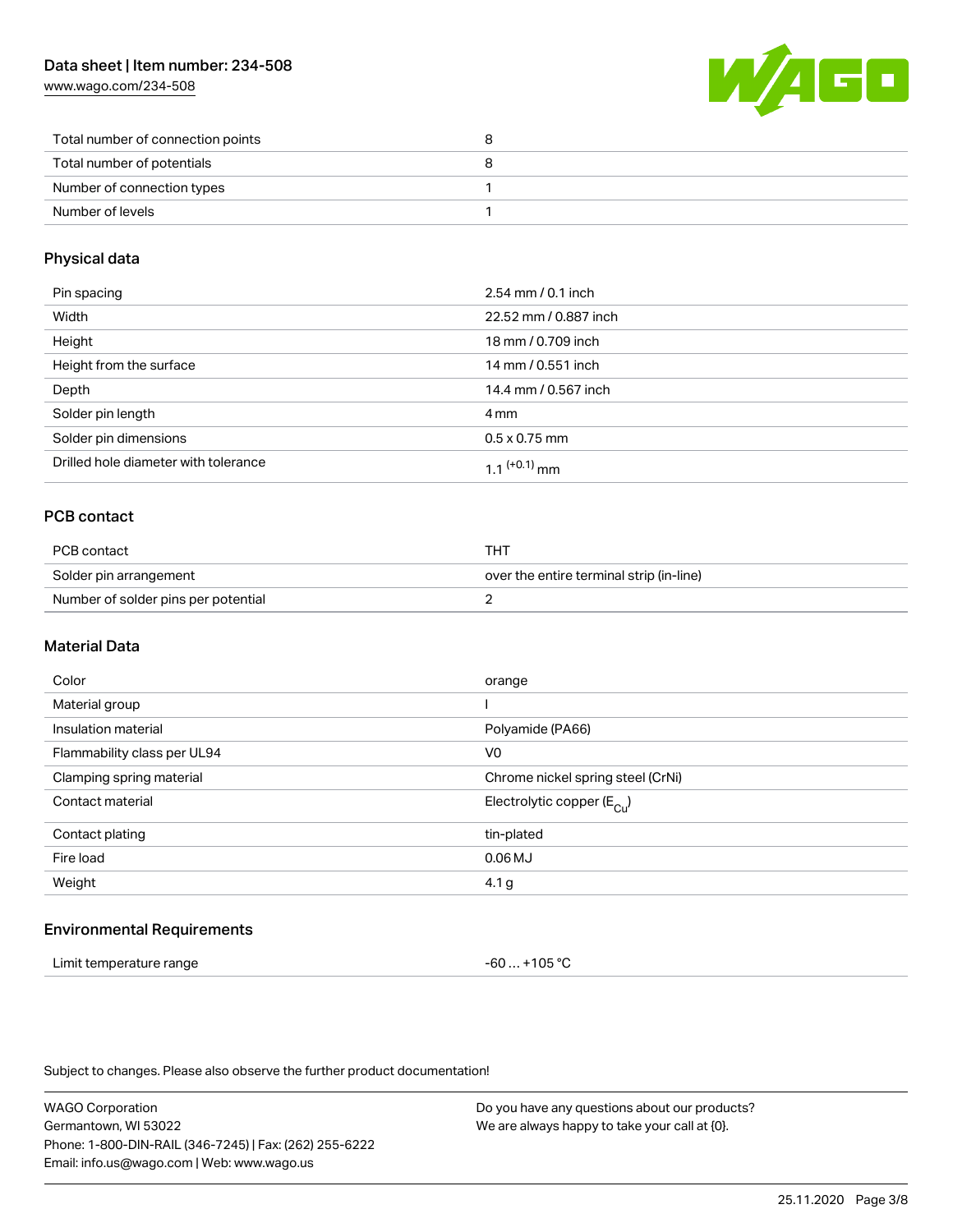

# Commercial data

| Product Group         | 4 (Printed Circuit) |
|-----------------------|---------------------|
| Packaging type        | <b>BOX</b>          |
| Country of origin     | CН                  |
| <b>GTIN</b>           | 4044918652162       |
| Customs tariff number | 85369010000         |

# Approvals / Certificates

#### Country specific Approvals

| Logo       | Approval                                      | <b>Additional Approval Text</b> | Certificate<br>name       |
|------------|-----------------------------------------------|---------------------------------|---------------------------|
|            | <b>CCA</b><br>DEKRA Certification B.V.        | EN 60998                        | NTR NL<br>6946            |
| KEMA       | <b>CCA</b><br>DEKRA Certification B.V.        | EN 60998                        | 2153951.01                |
|            | <b>CCA</b><br><b>DEKRA Certification B.V.</b> | EN 60947-7-4                    | NTR <sub>NL</sub><br>7787 |
|            | <b>CSA</b><br>DEKRA Certification B.V.        | C22.2                           | 1465035                   |
| EMA<br>EUR | <b>KEMA/KEUR</b><br>DEKRA Certification B.V.  | EN 60947-7-4                    | 71-111042                 |

# Ship Approvals

| Logo | Approval                                  | <b>Additional Approval Text</b> | Certificate<br>name             |
|------|-------------------------------------------|---------------------------------|---------------------------------|
| ABS  | <b>ABS</b><br>American Bureau of Shipping | $\overline{\phantom{0}}$        | 19-<br>HG1869876-<br><b>PDA</b> |
|      | BV                                        | IEC 60998                       | 11915/D0                        |

Subject to changes. Please also observe the further product documentation!

| WAGO Corporation                                       | Do you have any questions about our products? |
|--------------------------------------------------------|-----------------------------------------------|
| Germantown, WI 53022                                   | We are always happy to take your call at {0}. |
| Phone: 1-800-DIN-RAIL (346-7245)   Fax: (262) 255-6222 |                                               |
| Email: info.us@wago.com   Web: www.wago.us             |                                               |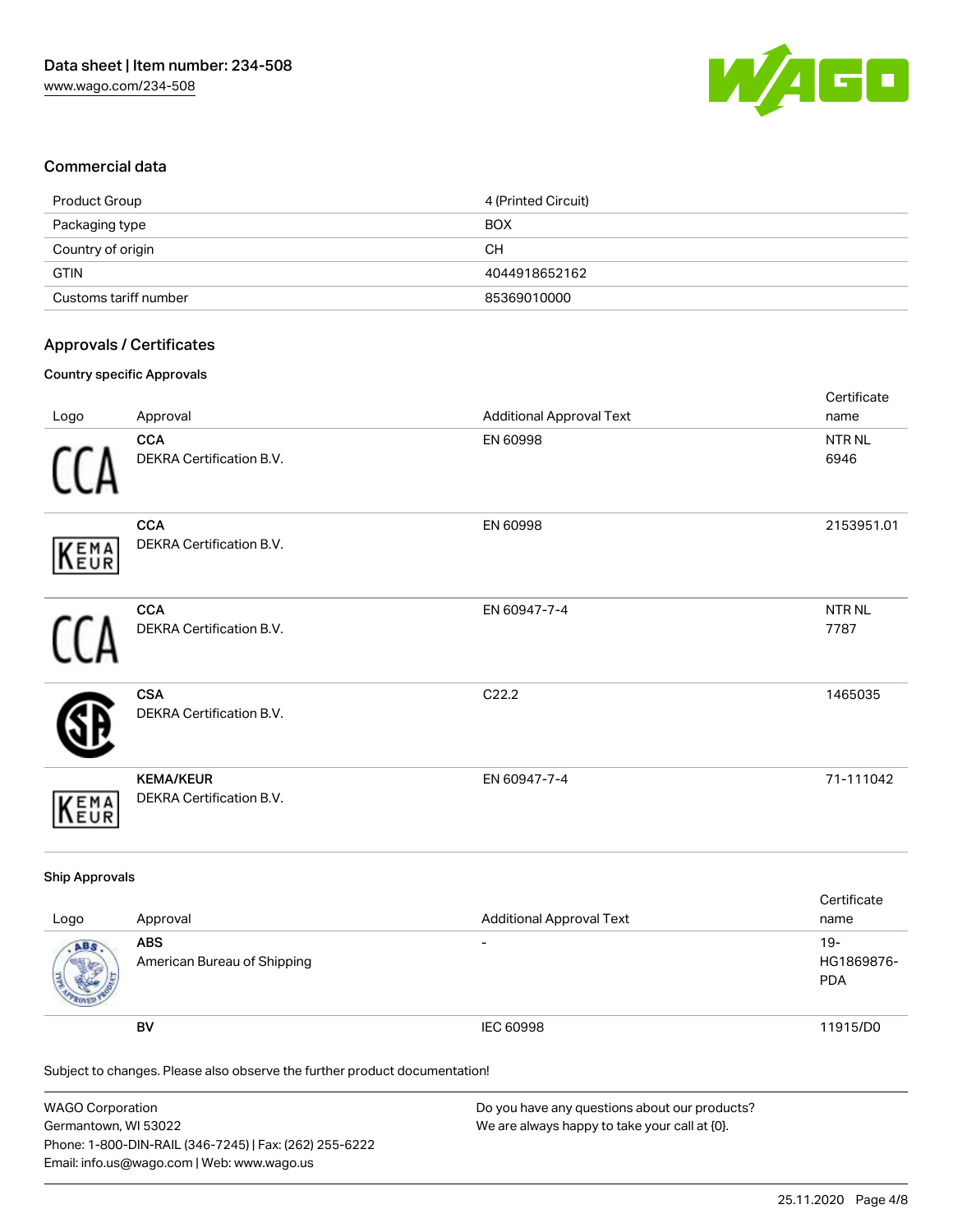# Data sheet | Item number: 234-508

[www.wago.com/234-508](http://www.wago.com/234-508)



Bureau Veritas S.A. BV



- TAE000016Z

**ONV.GL** 

DNV GL Det Norske Veritas, Germanischer Lloyd

### UL-Approvals

|      |                               |                                 | Certificate |  |
|------|-------------------------------|---------------------------------|-------------|--|
| Logo | Approval                      | <b>Additional Approval Text</b> | name        |  |
|      | UL                            | <b>UL 1059</b>                  | 20190731-   |  |
| J    | UL International Germany GmbH |                                 | E45172      |  |

# Compatible products

| I<br>۰.<br>. .<br>v<br>.,<br>v<br>.,<br>۰. |
|--------------------------------------------|
|--------------------------------------------|

|                     | Item no.: 210-648<br>Operating tool; Blade: 2.5 x 0.4 mm; with a partially insulated shaft; angled; short                                                                                       | www.wago.com/210-648             |
|---------------------|-------------------------------------------------------------------------------------------------------------------------------------------------------------------------------------------------|----------------------------------|
|                     | Item no.: 210-719<br>Operating tool; Blade: 2.5 x 0.4 mm; with a partially insulated shaft                                                                                                      | www.wago.com/210-719             |
| ferrule             |                                                                                                                                                                                                 |                                  |
|                     | Item no.: 216-131<br>Ferrule; Sleeve for 0.25 mm <sup>2</sup> / AWG 24; uninsulated; electro-tin plated; silver-colored                                                                         | www.wago.com/216-131             |
|                     | Item no.: 216-151<br>Ferrule; Sleeve for 0.25 mm <sup>2</sup> / AWG 24; uninsulated; electro-tin plated                                                                                         | www.wago.com/216-151             |
|                     | Item no.: 216-301<br>Ferrule; Sleeve for 0.25 mm <sup>2</sup> / AWG 24; insulated; electro-tin plated; yellow                                                                                   | www.wago.com/216-301             |
|                     | Item no.: 216-321<br>Ferrule; Sleeve for 0.25 mm <sup>2</sup> / AWG 24; insulated; electro-tin plated; yellow                                                                                   | www.wago.com/216-321             |
| Marking accessories |                                                                                                                                                                                                 |                                  |
|                     | Item no.: 210-331/254-202<br>Marking strips; as a DIN A4 sheet; MARKED; 1-16 (400x); Height of marker strip: 2.3 mm/0.091 in; Strip<br>length 182 mm; Horizontal marking; Self-adhesive; white  | www.wago.com/210-331<br>/254-202 |
|                     | Item no.: 210-331/254-204<br>Marking strips; as a DIN A4 sheet; MARKED; 17-32 (400x); Height of marker strip: 2.3 mm/0.091 in; Strip<br>length 182 mm; Horizontal marking; Self-adhesive; white | www.wago.com/210-331<br>/254-204 |

Subject to changes. Please also observe the further product documentation!

WAGO Corporation Germantown, WI 53022 Phone: 1-800-DIN-RAIL (346-7245) | Fax: (262) 255-6222 Email: info.us@wago.com | Web: www.wago.us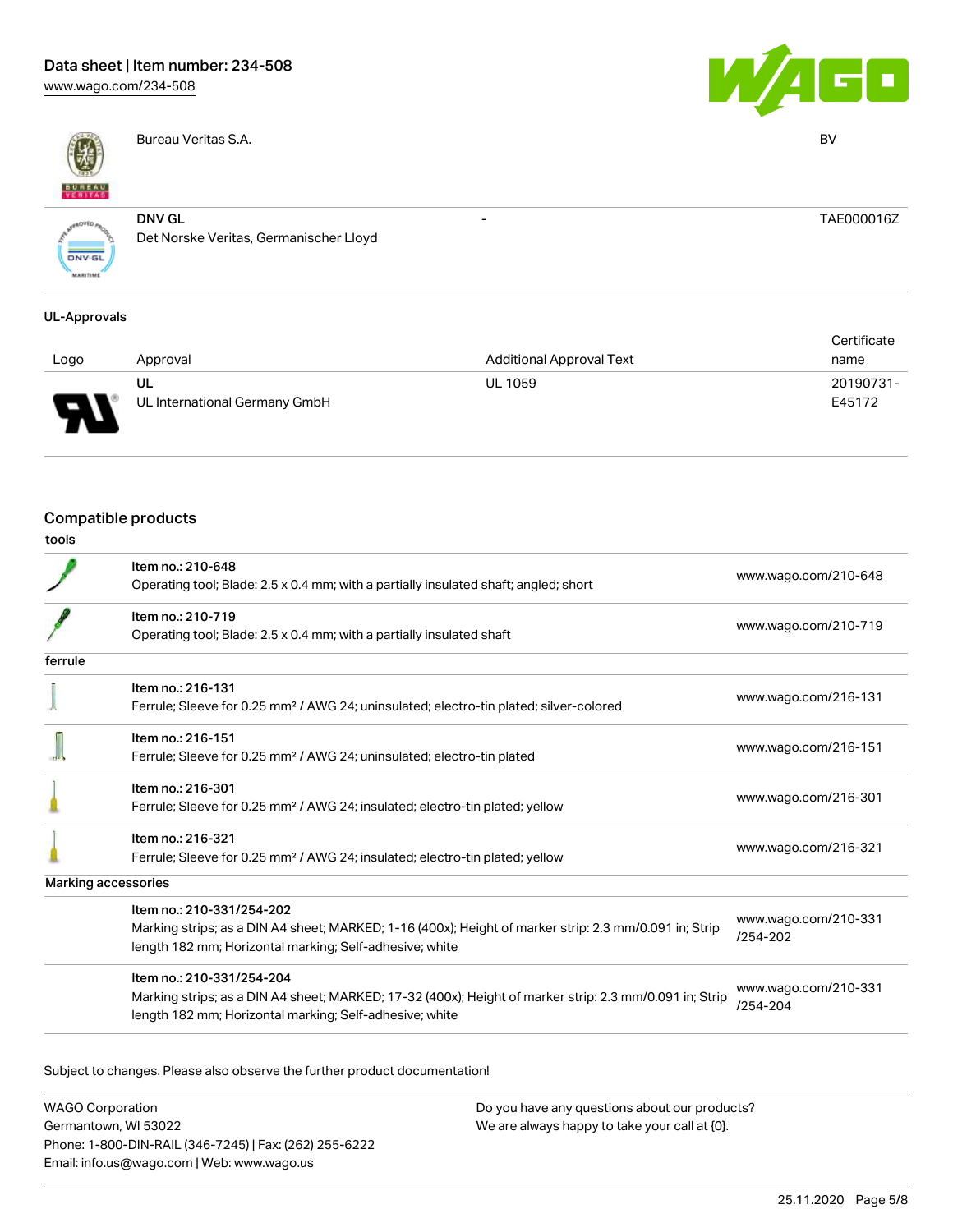

|                   | Item no.: 210-331/254-206<br>Marking strips; as a DIN A4 sheet; MARKED; 33-48 (400x); Height of marker strip: 2.3 mm/0.091 in; Strip /254-206<br>length 182 mm; Horizontal marking; Self-adhesive; white<br>Item no.: 210-331/254-207<br>Marking strips; as a DIN A4 sheet; MARKED; 1-48 (100x); Height of marker strip: 2.3 mm/0.091 in; Strip<br>length 182 mm; Horizontal marking; Self-adhesive; white |                                               | www.wago.com/210-331<br>www.wago.com/210-331<br>/254-207 |          |
|-------------------|------------------------------------------------------------------------------------------------------------------------------------------------------------------------------------------------------------------------------------------------------------------------------------------------------------------------------------------------------------------------------------------------------------|-----------------------------------------------|----------------------------------------------------------|----------|
|                   |                                                                                                                                                                                                                                                                                                                                                                                                            |                                               |                                                          |          |
| <b>Downloads</b>  | Documentation                                                                                                                                                                                                                                                                                                                                                                                              |                                               |                                                          |          |
|                   | <b>Additional Information</b><br>Technical explanations                                                                                                                                                                                                                                                                                                                                                    | Apr 3, 2019                                   | pdf<br>3.6 MB                                            | Download |
| <b>CAD files</b>  |                                                                                                                                                                                                                                                                                                                                                                                                            |                                               |                                                          |          |
| CAD data          |                                                                                                                                                                                                                                                                                                                                                                                                            |                                               |                                                          |          |
|                   | 2D/3D Models 234-508                                                                                                                                                                                                                                                                                                                                                                                       |                                               | <b>URL</b>                                               | Download |
| <b>CAE</b> data   |                                                                                                                                                                                                                                                                                                                                                                                                            |                                               |                                                          |          |
|                   | EPLAN Data Portal 234-508                                                                                                                                                                                                                                                                                                                                                                                  |                                               | <b>URL</b>                                               | Download |
|                   | ZUKEN Portal 234-508                                                                                                                                                                                                                                                                                                                                                                                       |                                               | <b>URL</b>                                               | Download |
| <b>PCB Design</b> |                                                                                                                                                                                                                                                                                                                                                                                                            |                                               |                                                          |          |
|                   | Symbol and Footprint 234-508<br>CAx data for your PCB design, consisting of "schematic symbols and PCB footprints",<br>allow easy integration of the WAGO component into your development environment.                                                                                                                                                                                                     |                                               | URL                                                      | Download |
|                   | Supported formats:                                                                                                                                                                                                                                                                                                                                                                                         |                                               |                                                          |          |
| Ш                 | Accel EDA 14 & 15                                                                                                                                                                                                                                                                                                                                                                                          |                                               |                                                          |          |
|                   | Altium 6 to current version                                                                                                                                                                                                                                                                                                                                                                                |                                               |                                                          |          |
|                   | Cadence Allegro                                                                                                                                                                                                                                                                                                                                                                                            |                                               |                                                          |          |
|                   | DesignSpark                                                                                                                                                                                                                                                                                                                                                                                                |                                               |                                                          |          |
|                   | Eagle Libraries                                                                                                                                                                                                                                                                                                                                                                                            |                                               |                                                          |          |
|                   | KiCad                                                                                                                                                                                                                                                                                                                                                                                                      |                                               |                                                          |          |
|                   | <b>Mentor Graphics BoardStation</b>                                                                                                                                                                                                                                                                                                                                                                        |                                               |                                                          |          |
|                   | Mentor Graphics Design Architect                                                                                                                                                                                                                                                                                                                                                                           |                                               |                                                          |          |
|                   | Mentor Graphics Design Expedition 99 and 2000                                                                                                                                                                                                                                                                                                                                                              |                                               |                                                          |          |
|                   | Subject to changes. Please also observe the further product documentation!                                                                                                                                                                                                                                                                                                                                 |                                               |                                                          |          |
|                   | <b>MACO Corporation</b>                                                                                                                                                                                                                                                                                                                                                                                    | Do vou bavo any questions about our products? |                                                          |          |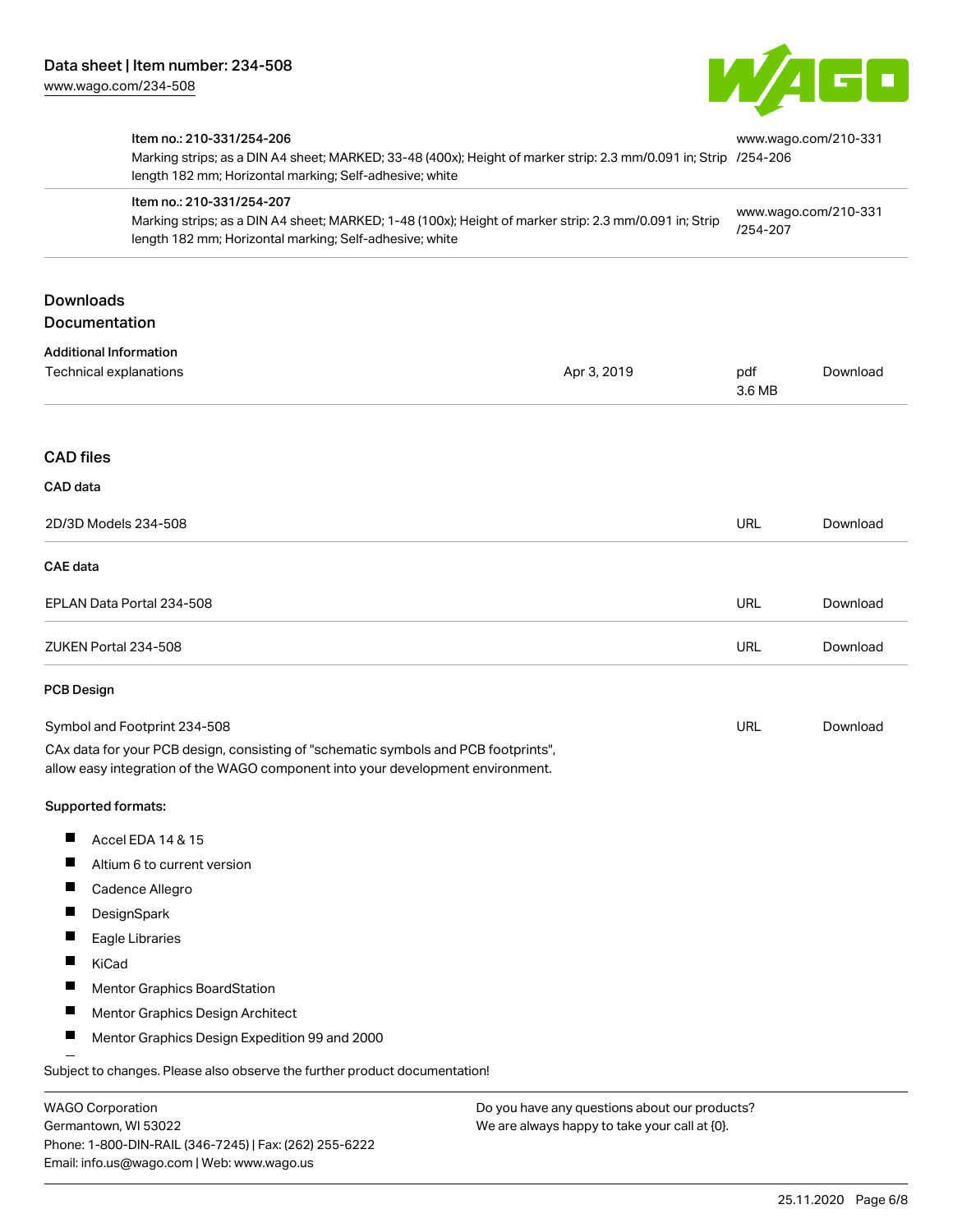[www.wago.com/234-508](http://www.wago.com/234-508)

- $\blacksquare$ OrCAD 9.X PCB and Capture
- $\blacksquare$ PADS PowerPCB 3, 3.5, 4.X, and 5.X
- $\blacksquare$ PADS PowerPCB and PowerLogic 3.0
- $\blacksquare$ PCAD 2000, 2001, 2002, 2004, and 2006
- $\blacksquare$ Pulsonix 8.5 or newer
- $\blacksquare$ **STL**
- $\blacksquare$ 3D STEP
- $\blacksquare$ TARGET 3001!
- $\blacksquare$ View Logic ViewDraw
- $\blacksquare$ Quadcept
- $\blacksquare$ Zuken CadStar 3 and 4
- $\blacksquare$ Zuken CR-5000 and CR-8000

PCB Component Libraries (EDA), PCB CAD Library Ultra Librarian

### Installation Notes

#### Conductor termination



Nominal cross-section: 0.5 mm<sup>2</sup> (20 AWG); Inserting/removing a conductor.



0.75 mm² (18 AWG) only in every other position

Marking

Subject to changes. Please also observe the further product documentation!

WAGO Corporation Germantown, WI 53022 Phone: 1-800-DIN-RAIL (346-7245) | Fax: (262) 255-6222 Email: info.us@wago.com | Web: www.wago.us